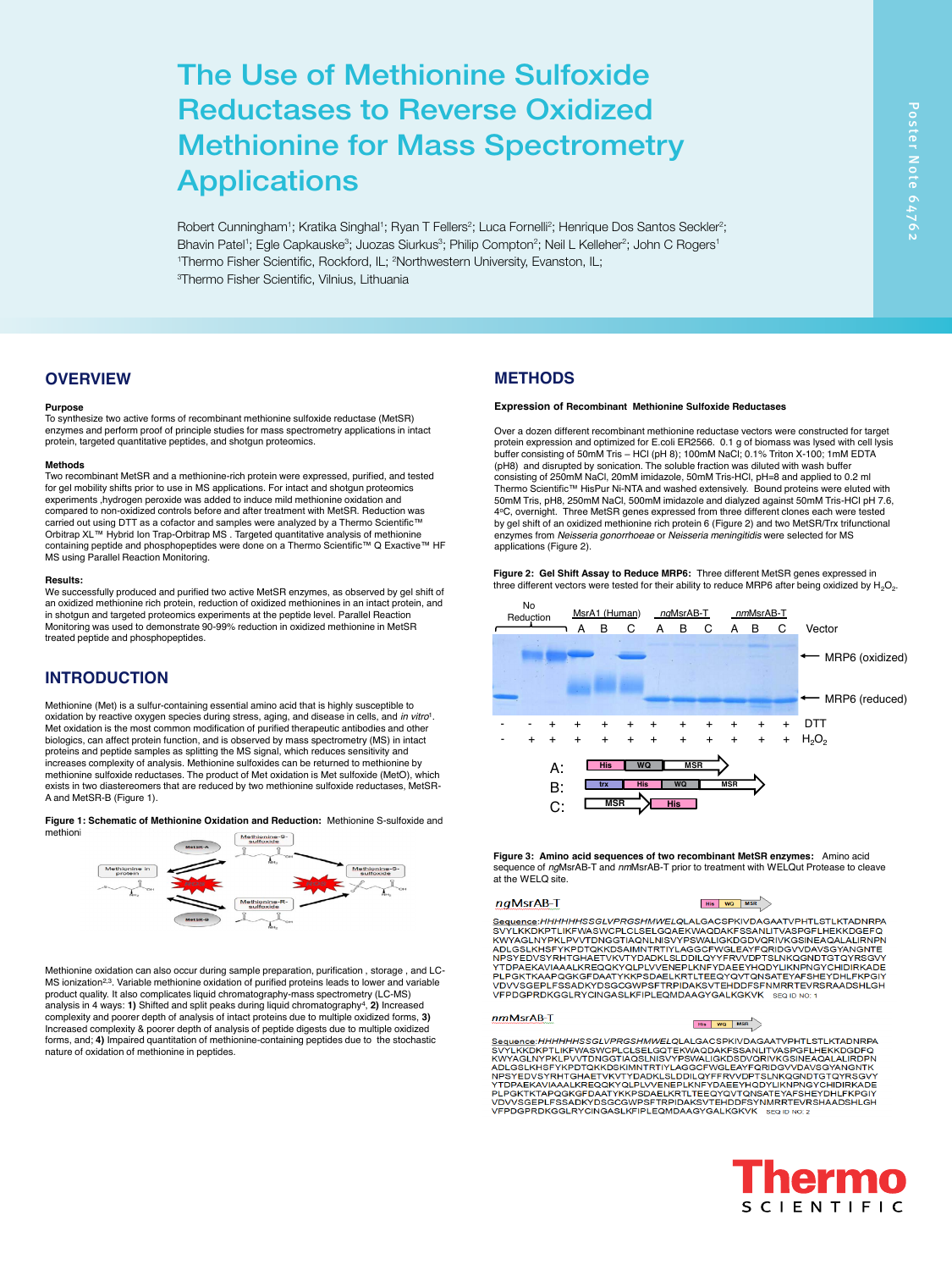## **Oxidation by Hydrogen Peroxide**

For intact analysis, recombinant turboluciferase (TurboLuc, ~16kDa) was selected to perform an initial optimization of methionine oxidation and reduction reactions due to observed sensitivity to oxidation, knowledge of the sequence, and ability to detect with an Orbitrap XL mass spectrometer. All experiments for intact analysis used 18µM TurboLuc. TurboLuc has three moles of methionine with *ng*MsrAB or *nm*MsrAB results in a >90% reduction of methionine with *ngMsrAB* or *nmMsrAB* results in a >90% reduction a per mole of protein and thus a 1:1 molar ratio of methionine to  $H_2O_2$  would be 54 $\mu$ M of  $H_2O_2$  for 18µM of TurboLuc. A variety of oxidation conditions were assessed at the following ratios of methionine:  $H_2O_2$  which were 10:1, 1:1, 1:10, 1:25, 1:75, 1:100 and 1:500 (Figure 5 shows 1:10 and 1:75, the rest of the data are not shown). 18 $\mu$ M of TurboLuc. A variantific in  $\mu$ **Oxidation by Hydrogen Peroxide**<br>For intact analysis, recombinant turboluciferase (TurboLuc, ∼16kDa) was selected to perform an **Fargeted Protein Analysis**<br>initial optimization of methionine oxidation and reduction reacti

## **Reduction of Intact Proteins by ngMsrAB and nmMsrAB**

Methionine sufloxide reduction was performed by adding either *ng*MsrAB-T or nmMsrAB-T to the TurboLuc control or oxidized sample at an enzyme:sample ratio of 1:4 and DTT to a final concentration of 5mM. Both enzymes were used in separate experiments. Samples were incubated at 37<sup>o</sup>C for 2 hours & then desalted using 3K MWCO concentrators.

**Shotgun Proteomics Coupled with Methionine Oxidation Reduction**<br>Thermo Scientific™ Pierce™ 6 Protein Digest, equimolar, LC-MS grade which was stored in liquid for over a year was used for the oxidation experiments. Control and oxidized samples were reduced using the same procedure as intact protein analysis described above, except for C18 peptide clean up. S**hotgun Proteomics Coupled with Methionine Oxidation Reduction**<br>Thermo Scientific™ Pierce™ 6 Protein Digest, equimolar, LC-MS grade which was stored in liqu

## **LC-MS analysis**

The protein sample was injected onto a Thermo Scientific™ ProSwift™ RP-4H Analytical 100 μm x **Intact Protein Analysis** 25 cm monolithic column at a flow rate of 800 nL/min over a gradient of water and acetonitrile in<br>0.1% formic acid. The shotgun proteomics sample was injected onto a reversed-phase column (15cm x 75 μm I.D., Prepmap C18) and separated using a gradient of water and acetonitrile in 0.1% formic acid at a flow rate of 300 nL/min. All samples used an Eksigent™ nanoLC Ultra 2D<br>plus HPLC coupled to a Thermo Scientific™ LTQ Orbitrap™ XL ETD mass spectrometer. 15cm x 75 µm I.D., Prepmap C)<br>0.1% formic acid at a flow rate c (1990) in the Symmic and a flow rate of 300 nL spignated using a graduent of water and actionmine in<br>1.1% formic acid at a flow rate of 300 nL/min. All samples used an Eksigent™ nanoLC Ultra 2<br>1.1% formic acid at a flow r

# **Targeted Quantitative Peptide Analysis**<br> **Targeted Quantitative Peptide Analysis**

**Targeted Quantitative Peptide Analysis**<br>Three heavy peptide standards (two phosphopeptides) containing an oxidized methionine (100 fmol/µL) were mixed with the Pierce 6 protein digest, equimolar, LC-MS grade (40 ng/μL). The mixed sample was then reduced by either *ng*MsrAB-T or *nm*MsrAB-T as described earlier. The resulting peptide mixture was then injected onto a C18 column (Easy-Spray PepMap C18, 3µm, 75µm x 150 cm) and separated by a gradient of water and acetonitrile in 0.1% formic acid using a Thermo Scientific™ Dionex™ Ultimate™ 3000 RSLCnano system. The sample was infused into the Q Exactive HF mass<br>spectrometer via electrospray ionization utilizing parallel reaction monitoring (Figure 4) for collection of targeted spectra. The resulting raw data were processed and visualized using Skyline 3.1.0.7382 analysis software.

# **RESULTS A**

## **Intact Protein Analysis**

The ability for both MetSR enzymes to reduce an intact protein was demonstrated using Thermo Scientific™ TurboLuc™ . Figure 5 demonstrates how oxidation is reversed by either MetSR. Figure 5A shows that 1:10 moles of methionine to moles of  $H_2O_2$  can decrease the forms of oxidized TurboLuc mildly. When looking at highly oxidized samples shown in Figure 5B (1:75 ratio) significant oxidation was able to be reversed, but some oxidation events occurred which could either be caused from other amino acids being oxidized or creation of the sulfone that are not reversible by MetSR. Remaining protein oxidation may be due to sulfone formation, oxidation of other amino acids, or reoxidation during electrospray ionization.

**Figure 4: Intact Protein MS Results:** Spectra compared after Thermo Scientific™ Xcalibur™ Xtract<br>Raw file for oxidized and reduced samples using *ng*MsrAB-T or *nm*MsrAB-T. Figure 5A shows data<br>from the 1:10 moles of met The peaks assigned as 0.0000 is the TurboLuc protein without any methionine oxidation, and shifts by 16 Daltons are indicative of oxidation (15 Daltons are sometimes observed due to data processing).



## **Targeted Protein Analysis**

**A**

**Figure 6 shows the disappearance of the oxidized peptide and appearance of the corresponding** reduced peptide after treatment with *ng*MsrAB or *nm*MsrAB. These data indicate that treatment with *ng*MsrAB or *nm*MsrAB results in a >90% reduction of an oxidized methionine and resulted in a corresponding increase in the peptide with a reduced methionine. In addition, after treatment some of the oxidized peptides were not even detectable (Figure 6 A and C for *ng*MsrAB-T).

**Figure 5: Parallel Reaction Monitoring of three methionine containing peptides:** Schematic of parallel reaction monitoring for targeted peptide quantitation 5,6(A). Quantitative reversal of methionine oxidation in a peptide standard (B), a phosphopeptide of the same peptide standard (C), and a second phosphopeptide (D). The bar graph area shows the cumulative area under the curve of individual b-ions and y-ions. Each experiment was performed in duplicate









Appearance of Appearance of Reduced Peptide Reduced Peptide







 $\Delta$ 00

300

흉<br>윤 200